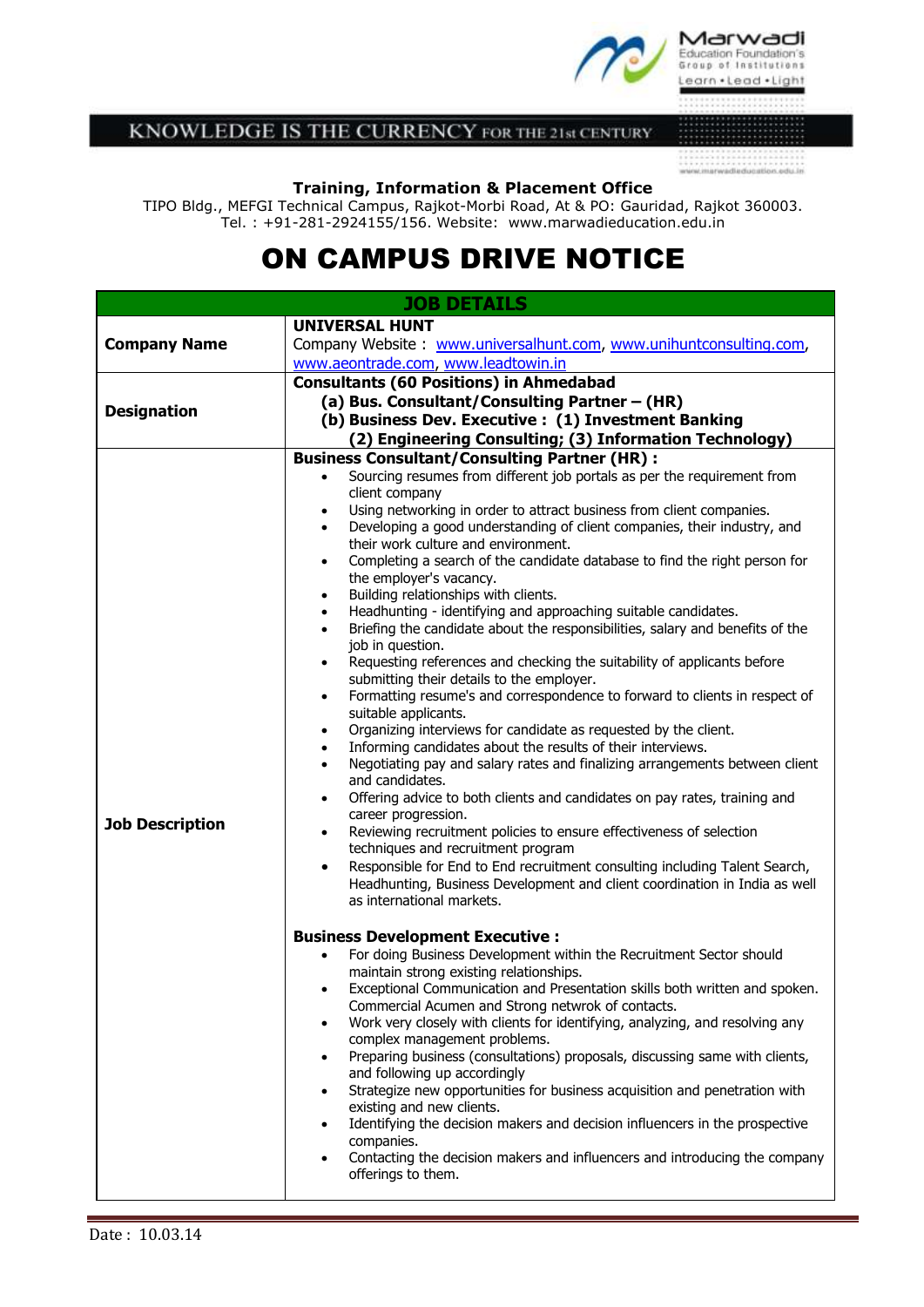

# **KNOWLEDGE IS THE CURRENCY FOR THE 21st CENTURY**

# 

 $\blacksquare$ 

#### **Training, Information & Placement Office**

TIPO Bldg., MEFGI Technical Campus, Rajkot-Morbi Road, At & PO: Gauridad, Rajkot 360003. Tel. : +91-281-2924155/156. Website: www.marwadieducation.edu.in

| <b>Job Process</b>         | Prepare presentation & proposals and coordinate with customer as well as<br>٠<br>company management.<br>Analyze and provide accurate Marketing information to company<br>$\bullet$<br>management.<br>Analyze the solutions and services the company has to offer to its customers<br>$\bullet$<br>vis-a-vis the competitors in the market.<br>Achieve the HR Services sales goals and the milestones as set by the<br>$\bullet$<br>company.<br>Capability mapping against the client processes.<br>$\bullet$<br>(1) Pre-placement talk (2) Written Exam (3) HR interview                                                                                                                                                                                                                                                                                                                                                                                                                                                                                                                                                                                                                                                             |
|----------------------------|--------------------------------------------------------------------------------------------------------------------------------------------------------------------------------------------------------------------------------------------------------------------------------------------------------------------------------------------------------------------------------------------------------------------------------------------------------------------------------------------------------------------------------------------------------------------------------------------------------------------------------------------------------------------------------------------------------------------------------------------------------------------------------------------------------------------------------------------------------------------------------------------------------------------------------------------------------------------------------------------------------------------------------------------------------------------------------------------------------------------------------------------------------------------------------------------------------------------------------------|
| <b>Salary Package</b>      | <b>Rs. 1.40 LPA to Rs. 1.80 LPA</b>                                                                                                                                                                                                                                                                                                                                                                                                                                                                                                                                                                                                                                                                                                                                                                                                                                                                                                                                                                                                                                                                                                                                                                                                  |
|                            | <b>ELIGIBILITY PARAMETERS</b>                                                                                                                                                                                                                                                                                                                                                                                                                                                                                                                                                                                                                                                                                                                                                                                                                                                                                                                                                                                                                                                                                                                                                                                                        |
| Qualification              | MBA/PGDM/B.E./MCA (Average 55% in SSC, HSC & Graduation)<br>Candidate should be educated throughout in English Medium                                                                                                                                                                                                                                                                                                                                                                                                                                                                                                                                                                                                                                                                                                                                                                                                                                                                                                                                                                                                                                                                                                                |
| <b>Required Skills</b>     | Candidate should be exceptionally Sharp, Swift, Street-smart, Presentable<br>$\bullet$<br>with Excellent Written and Oral Communication skills in English and high<br>grasping power.<br>Should be very proficient in PC software packages of MS office as well as<br>$\bullet$<br>usage of internet.<br>Should be educated throughout in English Medium<br>$\bullet$<br><b>Behavioural Competencies:</b><br>Excellent interpersonal and communication skills, both written and verbal,<br>$\bullet$<br>along with an ability to influence and motivate others.<br>Possesses superior organizational skills. Is able to effectively manage<br>٠<br>multiple tasks and meet deadlines consistently<br>Proactive and able to solve problems effectively and rapidly using excellent<br>$\bullet$<br>analytical skills<br>Proven consistently high levels of customer service performance<br>$\bullet$<br>Flexible and adaptable to changing business needs.<br>$\bullet$<br>Ability to confidently source and approach new prospects, utilizing excellent<br>$\bullet$<br>presentation skills.<br>Skilled in the art of networking, as evidenced by current contacts in the local<br>$\bullet$<br>professional and business community. |
| <b>Registration</b>        | Latest by 15th March 2014 before evening.                                                                                                                                                                                                                                                                                                                                                                                                                                                                                                                                                                                                                                                                                                                                                                                                                                                                                                                                                                                                                                                                                                                                                                                            |
|                            | <b>CONTACT DETAILS</b>                                                                                                                                                                                                                                                                                                                                                                                                                                                                                                                                                                                                                                                                                                                                                                                                                                                                                                                                                                                                                                                                                                                                                                                                               |
| <b>TIPO Contact Person</b> | Mr. K.S.R. Swamy (97277-24695)                                                                                                                                                                                                                                                                                                                                                                                                                                                                                                                                                                                                                                                                                                                                                                                                                                                                                                                                                                                                                                                                                                                                                                                                       |
| Venue                      | TIPO BUILDING, MARWADI EDU. FOUNDATION CAMPUS, Rajkot-Morbi Road,<br>At & PO: Gauridad, Rajkot 360003.                                                                                                                                                                                                                                                                                                                                                                                                                                                                                                                                                                                                                                                                                                                                                                                                                                                                                                                                                                                                                                                                                                                               |
| <b>Date &amp; Time</b>     | Before end of March 2014.                                                                                                                                                                                                                                                                                                                                                                                                                                                                                                                                                                                                                                                                                                                                                                                                                                                                                                                                                                                                                                                                                                                                                                                                            |

### **About the Company :**

 $\mathbf{I}$ 

Universal Hunt provides one stop solution to most of our clients by extending consulting services in all domains. Ours is the only consulting firm with our own non-commercial online Portal **[www.universalhunt.com](http://www.universalhunt.com/)**. We have built a databank of more than 25 Million candidates over a period of time, which allows us absolute success in any mandate in shortest time span with 100% client satisfaction.

We serve more than 1000 international clients across all sectors and industries in more than 20 countries. We have clients in UK, Germany, Belgium, South Africa, Netherlands, Singapore, India, United Arab Emirates, Saudi Arabia, Bahrain, Oman, Qatar, Yemen, Libya, Tanzania, Kazakhstan, Tunisia, Jordan, Nigeria, Kenya and Malaysia, Uganda, Hongkong, Australia and many other countries.